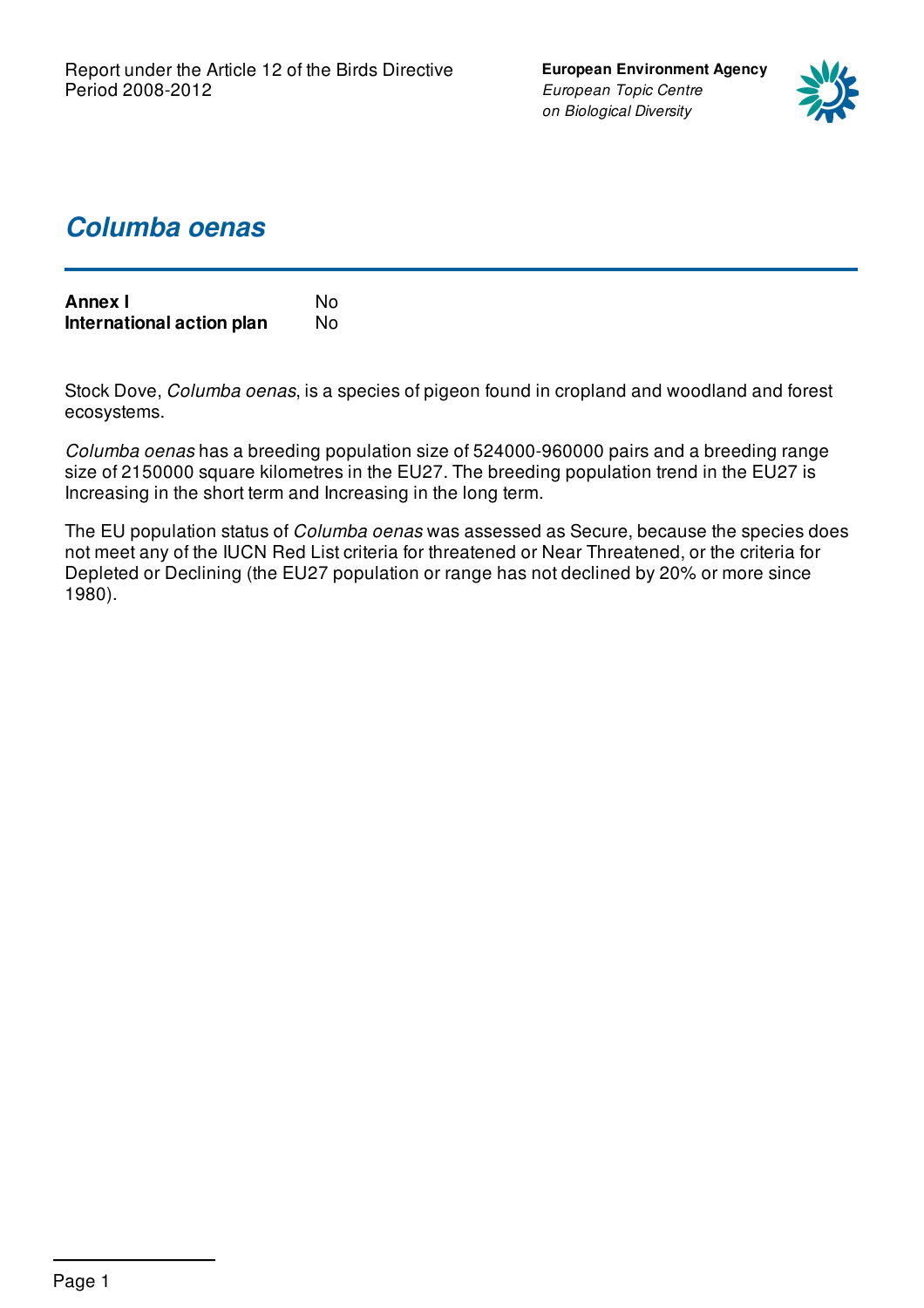### *Columba oenas*

*Report under the Article 12 of the Birds Directive*

# Assessment of status at the European level

| <b>Breeding</b><br>population size | <b>Breeding</b><br>population trend |                       | <b>Breeding range</b><br>trend<br>Range |                      | Winter<br>population | Winter population<br>trend |                      | <b>Population</b> |        |
|------------------------------------|-------------------------------------|-----------------------|-----------------------------------------|----------------------|----------------------|----------------------------|----------------------|-------------------|--------|
|                                    | <b>Short</b><br>term                | $\text{Long}$<br>term | area                                    | <b>Short</b><br>term | Long<br>term         | size                       | <b>Short</b><br>term | Long<br>term      | status |
| 524000 - 960000 p                  |                                     |                       | 2150000                                 |                      |                      |                            |                      |                   | Secure |

See the endnotes for more information<sup>i</sup>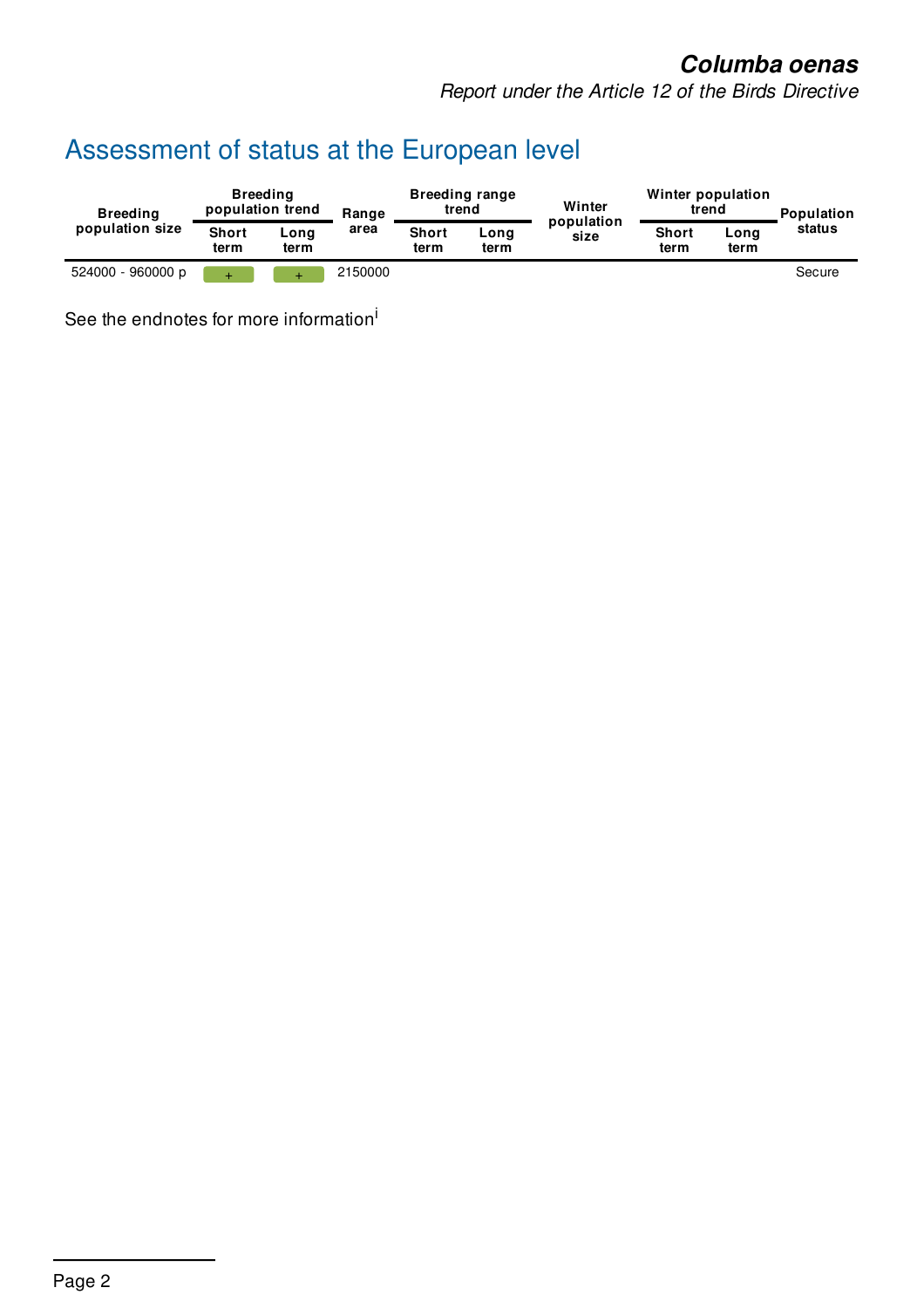*Columba oenas*

*Report under the Article 12 of the Birds Directive*

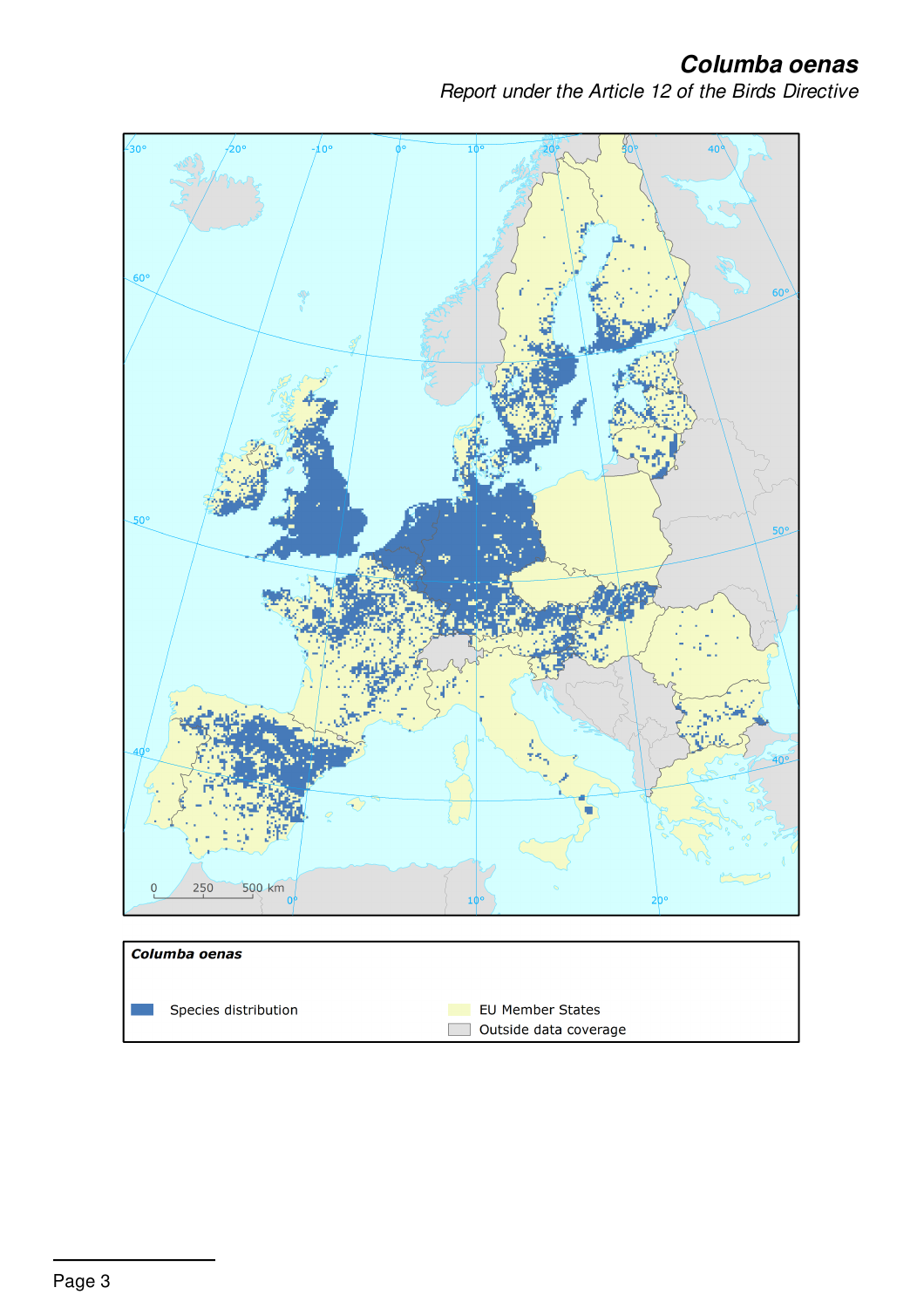### *Columba oenas*

*Report under the Article 12 of the Birds Directive*

### Trends at the Member State level

| $%$ in<br>MS/Ter.      | <b>Breeding</b> | <b>Breeding</b><br>population trend |                      | Range              | <b>Breeding range</b><br>trend |                      | Winter<br>population | Winter population<br>trend |                      |              |
|------------------------|-----------------|-------------------------------------|----------------------|--------------------|--------------------------------|----------------------|----------------------|----------------------------|----------------------|--------------|
|                        | <b>EU27</b>     | population size                     | <b>Short</b><br>term | Long<br>term       | area                           | <b>Short</b><br>term | Long<br>term         | size                       | <b>Short</b><br>term | Long<br>term |
| AT                     | 2.9             | 4500 - 7000 p                       | $\overline{0}$       | $\mathsf{X}^-$     | 68064                          | $\overline{0}$       | $\overline{0}$       |                            |                      |              |
| <b>BE</b>              | 2.2             | 10000 - 50000 p                     | $+$                  | $+$                | 28881                          | $\overline{0}$       | $+$                  |                            |                      |              |
| BG                     | 1.2             | 250 - 450 p                         |                      |                    | 44200                          |                      |                      |                            |                      |              |
| CZ                     |                 |                                     |                      |                    |                                |                      |                      |                            |                      |              |
| DE                     | 25.3            | 49000 - 82000 p                     | $+$                  | $\ddot{}$          | 345142                         | $\overline{0}$       | $\overline{0}$       |                            |                      |              |
| <b>DK</b>              | 1.4             | 950 - 950 p                         | $\overline{0}$       | $\ddot{}$          | 34522                          | $\mathbf{0}$         | Ŧ,                   |                            |                      |              |
| EE                     | 1.2             | 500 - 1000 p                        | $\overline{0}$       | $\overline{0}$     | 42300                          | $\overline{0}$       |                      |                            |                      |              |
| ES                     | 14.3            | 34500 - 197000 p                    | $\overline{0}$       |                    | 321253                         | $\overline{0}$       |                      |                            |                      |              |
| FI                     | 3.6             | 2900 - 6600 p                       | 0                    |                    | 90600                          | $\pmb{\mathsf{X}}$   | $\ddot{}$            |                            |                      |              |
| <b>FR</b>              | 10.9            | 24000 - 43000 p                     | Е                    | F.                 | 347200                         | $\pmb{\times}$       | $+$                  |                            |                      |              |
| GR                     |                 |                                     |                      |                    |                                |                      |                      |                            |                      |              |
| HU                     | 1.2             | 5000 - 10000 p                      | X                    | $\pmb{\mathsf{X}}$ | 38085                          | $\overline{0}$       | $\overline{0}$       |                            |                      |              |
| IE                     | 2.0             | 20010 - 57670 i                     |                      | $\pmb{\mathsf{x}}$ | 37700                          |                      |                      |                            |                      |              |
| $\mathsf{I}\mathsf{T}$ | 0.7             | 200 - 500 p                         | $\mathsf{X}$         | $\pmb{\mathsf{X}}$ | 18700                          |                      | $+$                  |                            |                      |              |
| LT                     | 1.2             | 500 - 1000 p                        | Ŧ                    | $\ddot{}$          | 38400                          | 0                    | $\overline{0}$       |                            |                      |              |
| LU                     | 0.2             | 200 - 400 p                         |                      | $\mathsf{x}$       | 2595                           | $\overline{0}$       | $\overline{0}$       |                            |                      |              |
| LV                     | 1.2             | 11479 - 53416 p                     | F                    | $\ddot{}$          | 54991                          | $\pmb{\mathsf{x}}$   | $+$                  |                            |                      |              |
| <b>NL</b>              | 3.1             | 45139 - 63194 p                     | 0                    | $\overline{0}$     | 41983                          | $\overline{0}$       | $\overline{0}$       |                            |                      |              |
| PL                     |                 | 18000 - 37000 p                     | $\ddot{}$            | $\mathsf X$        |                                | $\pmb{\chi}$         | $\mathsf{X}$         |                            |                      |              |
| PT                     | 0.3             | 1000 - 5000 p                       | $\mathsf{X}$         | $\pmb{\mathsf{X}}$ | 7200                           | $\mathsf X$          | $\overline{0}$       |                            |                      |              |
| <b>RO</b>              | 0.2             | 25000 - 50000 p                     | X                    | X                  | 131000                         | $\pmb{\mathsf{X}}$   | $\pmb{\mathsf{X}}$   |                            |                      |              |
| <b>SE</b>              | 8.9             | 8500 - 16000 p                      |                      |                    | 212200                         | $\overline{0}$       | $\mathsf X$          |                            |                      |              |
| SI                     | 0.6             | 1000 - 3000 p                       | $+$                  | $+$                | 8066                           | $+$                  | $+$                  |                            |                      |              |
| SK                     | 2.3             | 3500 - 5500 p                       | $\ddot{}$            | 0                  | 43695                          | $\overline{0}$       | $\overline{0}$       |                            |                      |              |
| UK                     | 15.2            | 260000 - 260000 p                   | 0                    | $\ddot{}$          | 195100                         | $\overline{0}$       | $\overline{0}$       |                            |                      |              |

See the endnotes for more information<sup>ii</sup>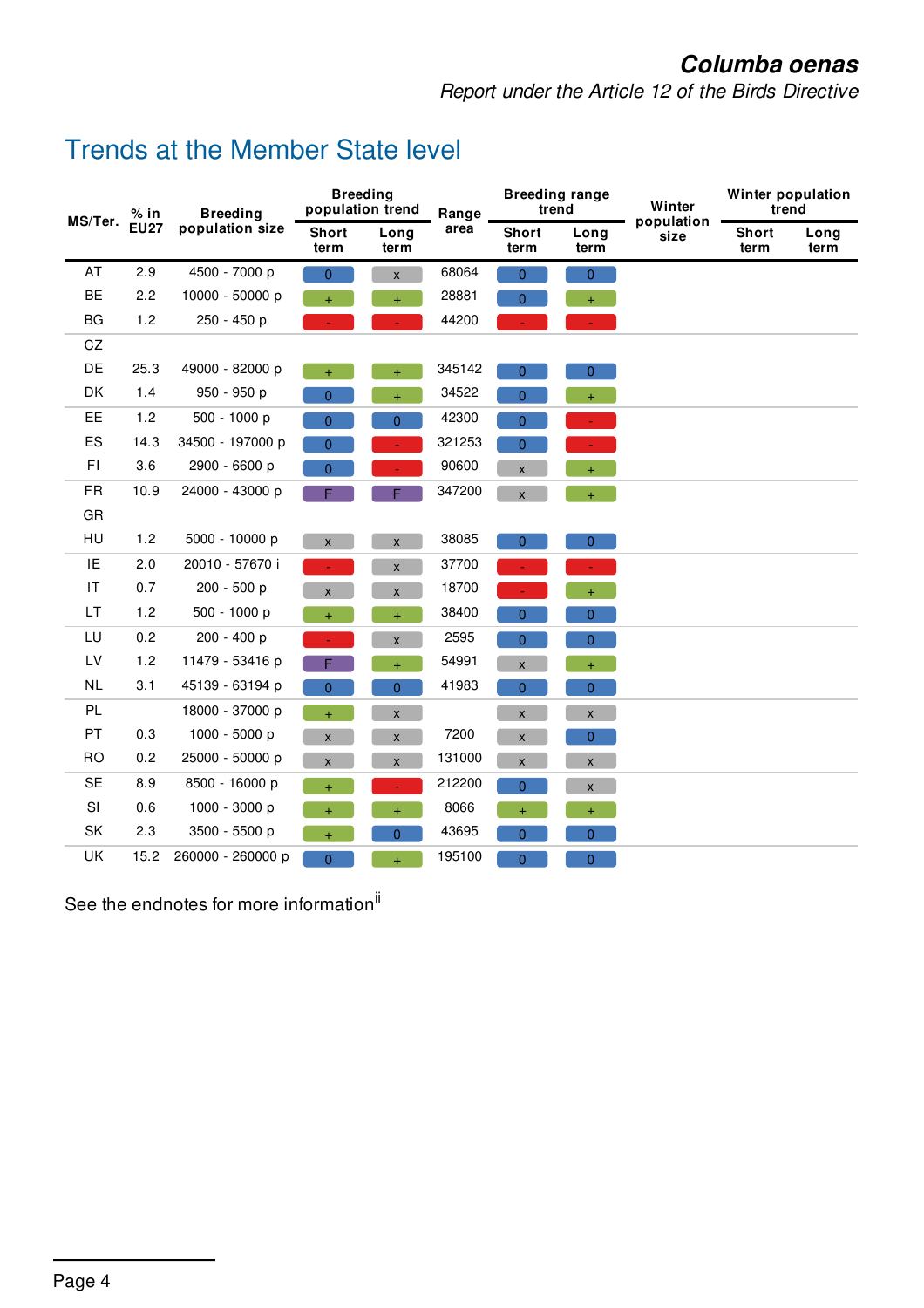*Columba oenas*

*Report under the Article 12 of the Birds Directive*

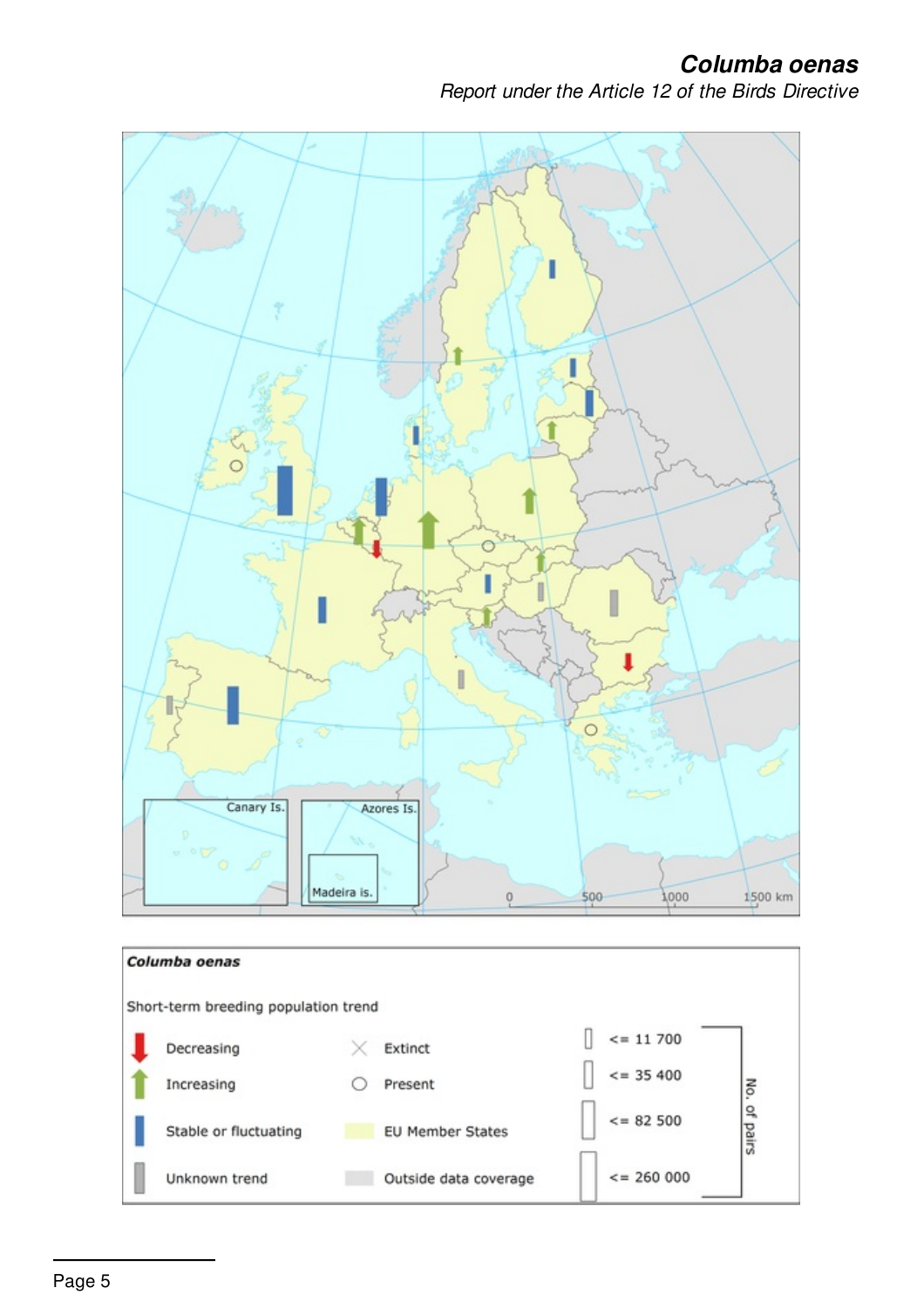*Short-term winter population trend was not reported for this species.*

### Main pressures and threats reported by Member States

For the bird species triggering SPA classification Member States were asked to report the 20 most important pressures and threats using an agreed hierarchical list which can be found on the Article 12 Reference Portal ( [http://bd.eionet.europa.eu/activities/Reporting/Article\\_12/reference\\_portal](http://bd.eionet.europa.eu/activities/Reporting/Article_12/reference_portal) ). Pressures are activities which are currently having an impact on the species and threats are activities expected to have an impact in the near future. The table below only contains information from Member States, where a species triggers SPA classification. Pressures and threats were ranked in three classes 'high, medium and low importance', the table below only shows pressures and threats classed as 'high', for some species there were less than ten pressures and threats reported as highly important.

#### **Ten most frequently reported 'highly important' pressures and threats**

|     | Code Activity                                      | <b>Frequency</b> |
|-----|----------------------------------------------------|------------------|
| F03 | Hunting and collection of terrestrial wild animals | $100^{\circ}$    |

# Proportion of population covered by the Natura 2000 network

For the bird species triggering SPA classification Member States were asked to report the size of a species population occurring within the Natura 2000 network. The percentage of species population covered by the network was estimated by comparing the population size within the network and the total population size.

#### **Percentage of coverage by Natura 2000 sites**

| <b>MS/territory</b> | season   | <b>SPA trigger</b> | % coverage |
|---------------------|----------|--------------------|------------|
| AT                  | breeding | <b>NO</b>          |            |
| BE                  | breeding | <b>NO</b>          |            |
| <b>BG</b>           | breeding | <b>NO</b>          |            |
| DE                  | breeding | <b>NO</b>          |            |
| <b>DK</b>           | breeding | NO                 |            |
| EЕ                  | breeding | <b>NO</b>          |            |
| <b>ES</b>           | breeding | <b>YES</b>         | 0.17       |
| FI                  | breeding | <b>NO</b>          |            |
| <b>FR</b>           | breeding | NO                 |            |
| HU                  | breeding | <b>YES</b>         | 52.32      |
| ΙE                  | breeding | <b>NO</b>          |            |
| ΙT                  | breeding | <b>NO</b>          |            |
| LT                  | breeding | NO                 |            |
| LU                  | breeding | ΝO                 |            |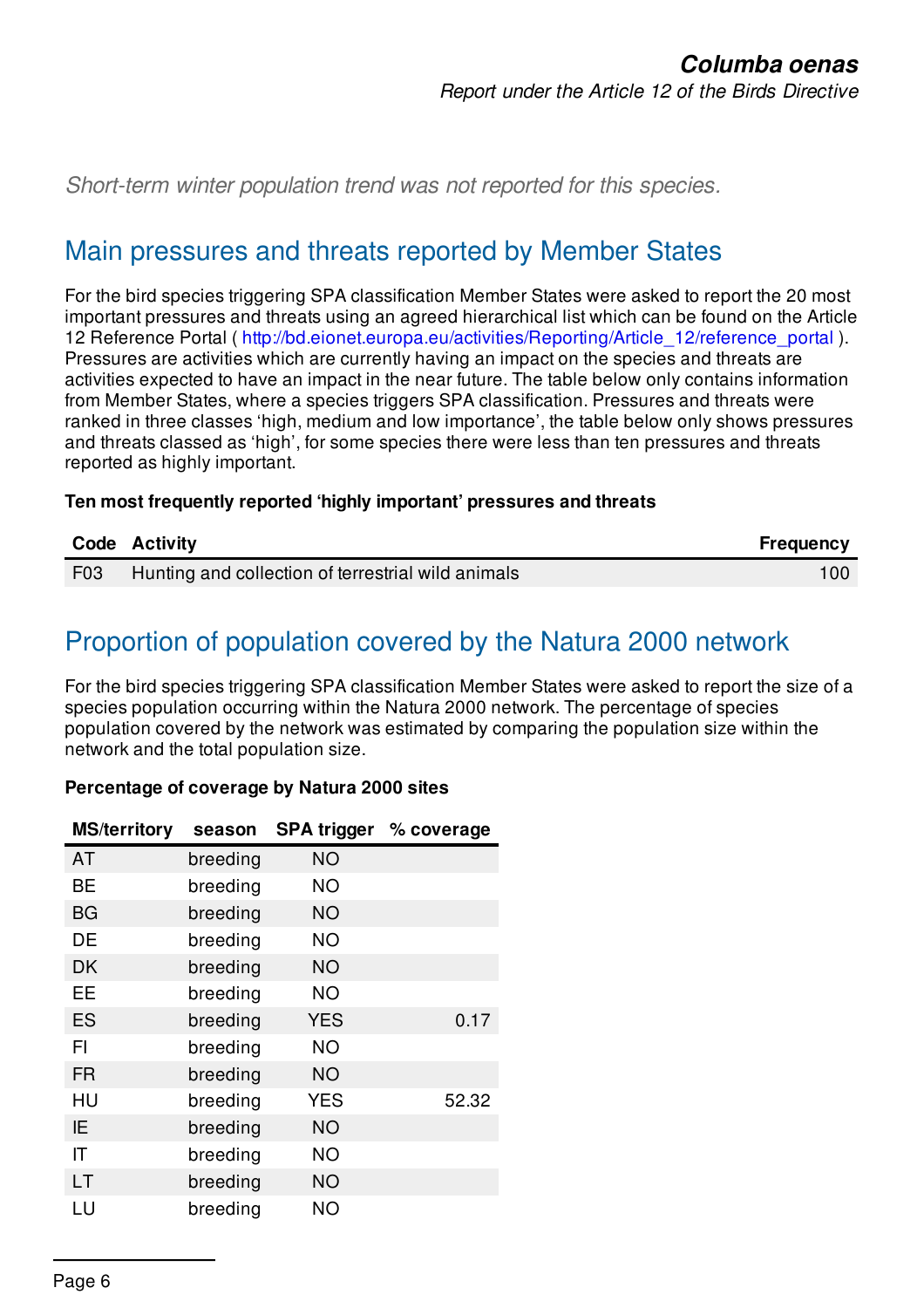*Report under the Article 12 of the Birds Directive*

| <b>MS/territory</b> | season   | <b>SPA trigger</b> | % coverage |
|---------------------|----------|--------------------|------------|
| LV                  | breeding | <b>NO</b>          |            |
| <b>NL</b>           | breeding | <b>NO</b>          |            |
| <b>PL</b>           | breeding | <b>YES</b>         | X          |
| PT                  | breeding | NO.                |            |
| <b>RO</b>           | breeding | <b>NO</b>          |            |
| <b>SE</b>           | breeding | <b>NO</b>          |            |
| SI                  | breeding | NO                 |            |
| <b>SK</b>           | breeding | <b>NO</b>          |            |
| UK                  | breeding | NΟ                 |            |

See the endnotes for more information<sup>iii</sup>

### Most frequently reported conservation measures

For the bird species triggering SPA classification Member States were asked to report up to 20 conservation measures being implemented for this species using an agreed list which can be found on the Article 12 Reference Portal. Member States were further requested to highlight up to five most important ('highly important') measures; the table below only shows measures classed as 'high', for many species there were less than ten measures reported as highly important.

#### **Ten most frequently reported 'highly important' conservation measures**

| Code | <b>Measure</b>                              | <b>Frequency</b> |
|------|---------------------------------------------|------------------|
| 3.1  | Restoring/improving forest habitats         | 20               |
| 3.2  | Adapt forest management                     | 20               |
| 6.1  | Establish protected areas/sites             | 20               |
| 6.3  | Legal protection of habitats and species    | 20               |
| 7.1  | Regulation/Management of hunting and taking | 20               |

This information is derived from the Member State national reports submitted to the European Commission under Article 12 of the Birds Directive in 2013 and covering the period 2008-2012. More detailed information, including the MS reports, is available at: <http://bd.eionet.europa.eu/article12/summary?period=1&subject=A207> .